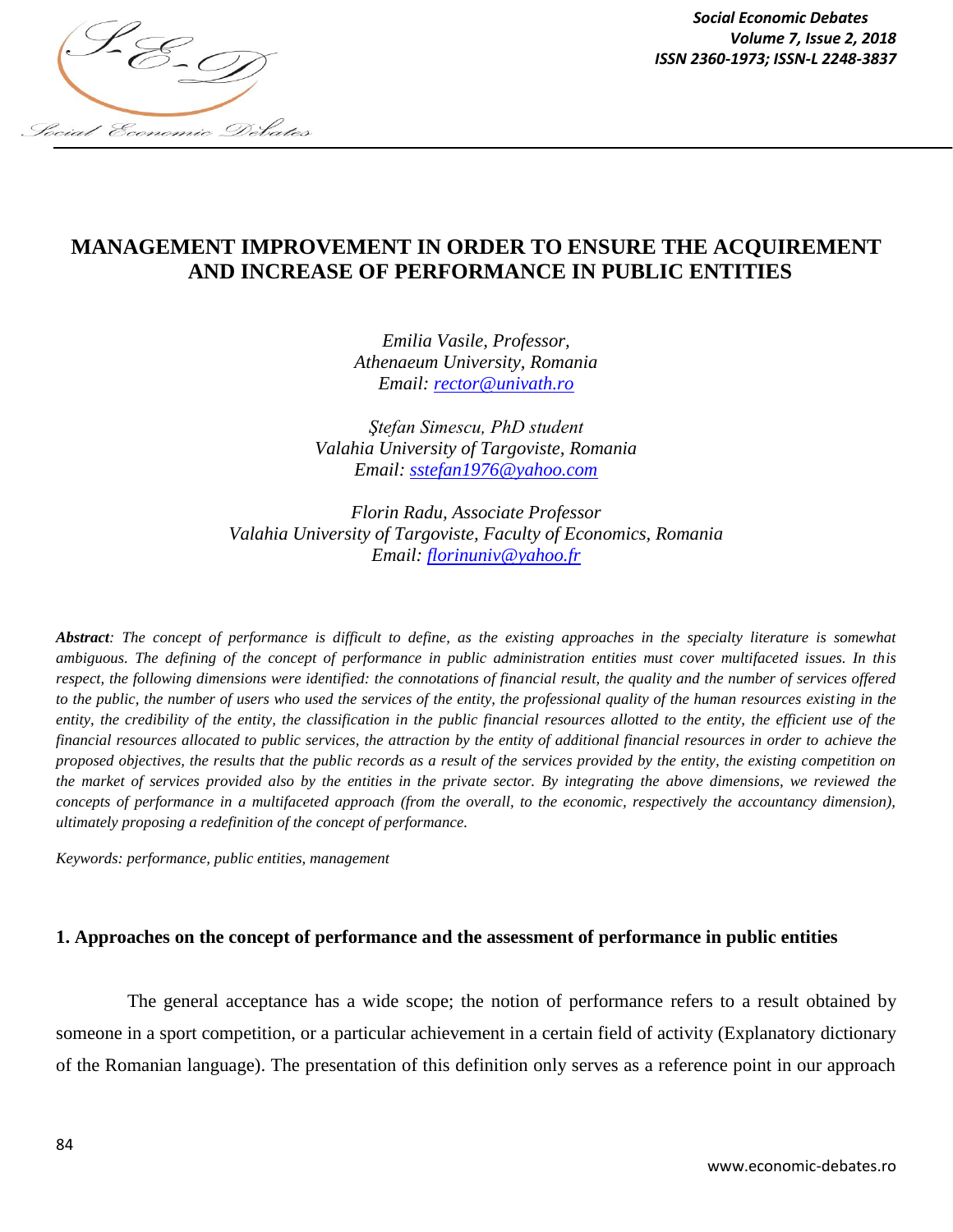

of identifying an appropriate method of presenting the performance in the investigated field (in public administration entities).

From the point of view of economic theory, the performance of an entity is defined by comparing the results obtained with the consumption of the factors of production that contributed to their achievement, or by comparing the forecasts with the real achievements. According to the same approach, the performance of the entity is also defined through global productivity. Global productivity expresses the aggregate efficiency of using all factors of production at the level of an economic entity.

In defining the performance, emphasis is put on efficiency, efficacy, economy and productivity, appreciated as forms of performance. One of the most recent economic approaches on performance defines performance in public administration entities through a three-dimensional logic: the logic of efficiency, the logic of efficacy, and the logic of budgeting.

By analyzing the economic approaches of the concept of performance, we retain two ideas specific of this area: comparing forecasts with achievements, respectively its defining through global productivity. In terms of the first approach, the comparing of forecasts with reality is an important milestone to be taken into account when defining performance in the public administration sector. Taking global productivity into account for defining performance in the public administration sector is not a necessary element, given that it is a sector characterized by the offer of services.

A variation in the performance approach from an economic point of view can be represented by the managerial performance approach. In this sense, the issue of performance is based on the following coordinates: economy, efficiency and effectiveness. This trio represents the main elements of public performance based management that are considered to have a significant impact on the process of achieving performance. The first component of the attempt to define public sector performance was taken from the economic approach and is based on a comparison of forecasts with achievements or, in other words, with effectiveness. In an attempt to define performance in the public sector, both economics and efficiency shall be taken into account.

However, the definition of performance in public sector entities cannot be separated from the measurement. In this sense, performance measurement can be effective in public sector entities, if it is clearly understood what is measured, which means that entities shall have clear objectives.

The indicators of public sector performance are valuable management tools, only if used appropriately. Their values indicate whether or not resources are wasted, or whether managerial actions are appropriate. Based on research over three years and involving more than 500 mid-level and senior public sector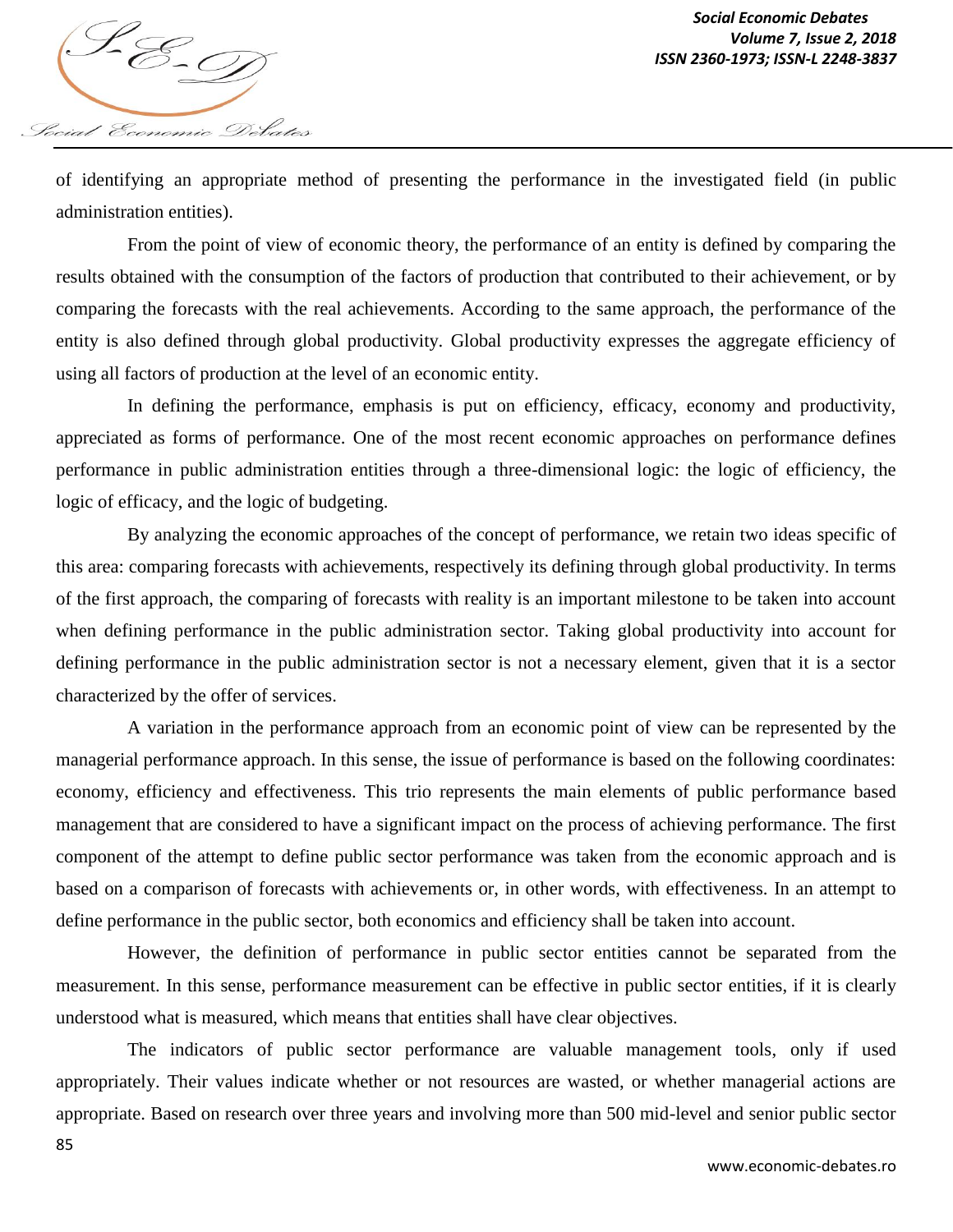

managers using performance indicators, this author classifies the research results into four categories: concepts, preparation, implementation and use. At the same time, the components and activities shall be considered within each of the four groups, when implementing performance indicators as management tools. These activities help the entity to adopt performance indicators for better outcomes and, on the other hand, through the indicator system, management actions can also be evaluated.

In the context of a limited approach of the notion of performance in public sector entities in Romania, we note the proposal of a new facet of performance measurement in public sector entities, namely, coercive performance, that is, this type of performance is seen as "the degree to which the value restraint of a type of budget revenue X leads to the occurrence / increase of a category of extra budgetary income or the restraint of the institution's activity". We appreciate that the use of this approach by the "actors" involved in evaluating the existing performance in public sector entities would be of interest, especially in the context of the mutations in the field, against the background of the economic crisis.

Unlike national accounting regulations that determine the standard format and format of financial statements, International Public Sector Accounting Standards are based on the principle of deregulation, according to which only the minimum information of the components of the financial statements shall be presented, which shall have different titles, as well.

The research of the concepts of performance in public sector entities demonstrates the difficulty of defining it, due to the following factors: the typology of public sector entities; variety of perceptions of performance concept; informational asymmetry of users of performance information; the nature of the public service offered; the complexity of the economic and social environment; the upward trend of consumers; the discrepancy between the number of consumers and that of taxpayers in the components of public resources; the low interest of managers in identifying new sources of funding; the lack of correlation between financial performance and non-financial performance, respectively the influence of the political system.

By resorting to the peculiarities of public administration entities, we define performance as the extent to which the entity meets the expectations of citizens through the services offered. Although they are interested in the quality of the services provided, the correlation between the quality and the financial resources of the entity must not be omitted.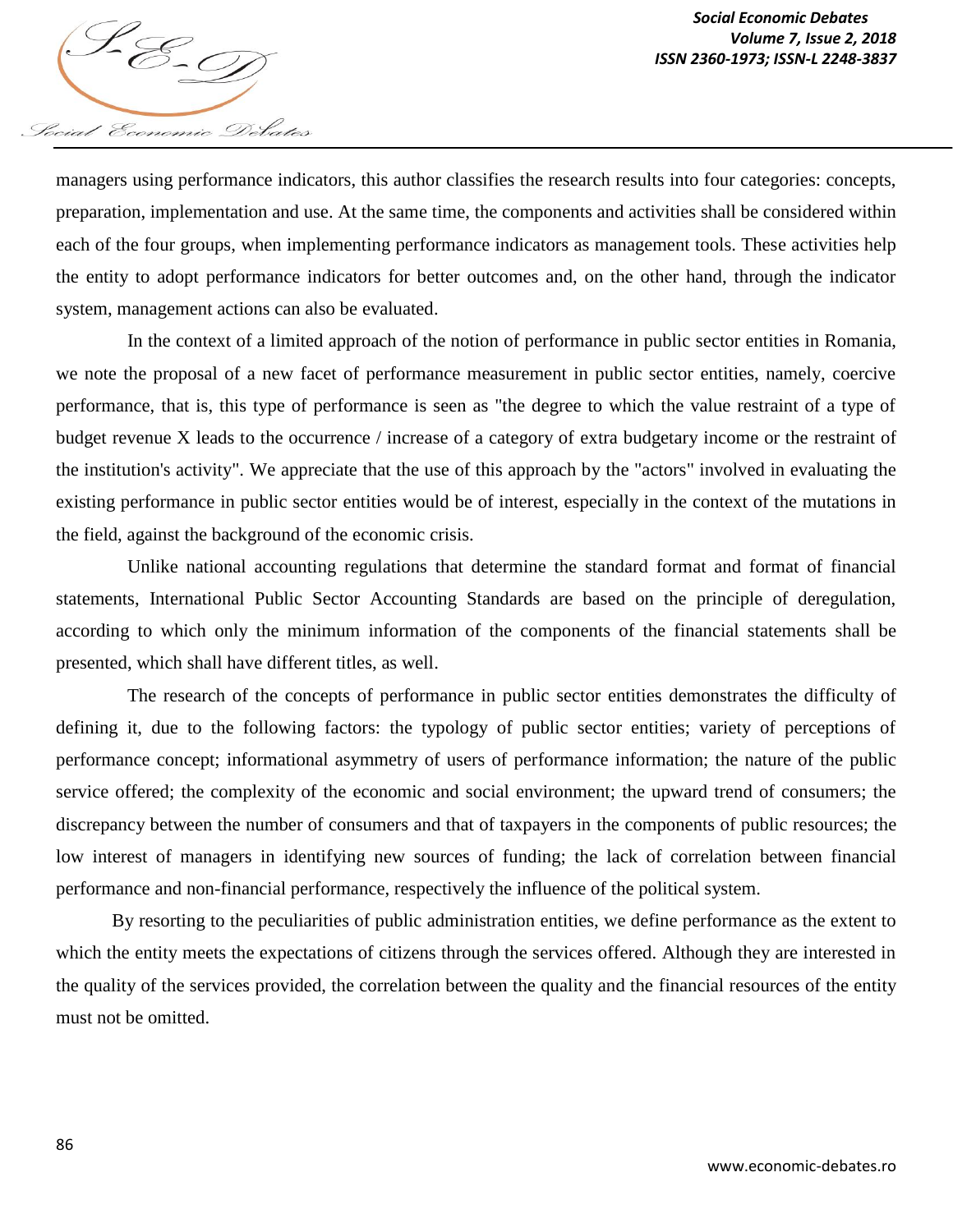*ISSN 2360-1973; ISSN-L 2248-3837* Social Economic Debates

## **2. Performance management in public entities**

The main goal of performance management is to increase individual and organizational efficiency. Performance management is an evolutionary process in which personal skills and organizational parameters improve over a period of time. The operational objective of performance management is the continuous improvement, measured by all relevant indicators.

The performance management is a system that includes:

- Goal setting methodology,
- A process of measuring performance,
- A differentiated payment system,
- Career management.

87

These elements taken as a whole will have a much greater contribution to the performance of the organization than individual elements. A performance management system is a strategy that links all activities within the organization in the context of human resources policies, organizational culture, style, and communication systems.

The performance management pursues **two key objectives**:

- Objective and rigorous assessment of the annual performance of employees;
- Establishing the bases for the professional and spiritual development of each employee.

Performance management has also been approached as a "regulatory loop", linking organizational strategies and objectives, performance measurement, performance training, performance guidance and leadership, and rewarding performance. From this point of view, performance management never closes a complete cycle. The process is both evolutionary and iterative. As a result, the components of a performance management system should never be seen as isolated and the results should be the basis for establishing the entity's development objectives. Only by closing the feedback loop, the human resources strategy can become an integral part of the entity. Achieving the objectives of an entity's staff must be consistent with the achievement of the entity's objectives.

Performance management is achieved through a variety of tools and activities within the organization's various levels. These may include: strategic planning; defining the objectives, priorities and organizational values; identifying and using the organization appropriate performance goals and measures, key processes, functions and employees; evaluation; personal development plans; different payment systems depending on the achieved performance.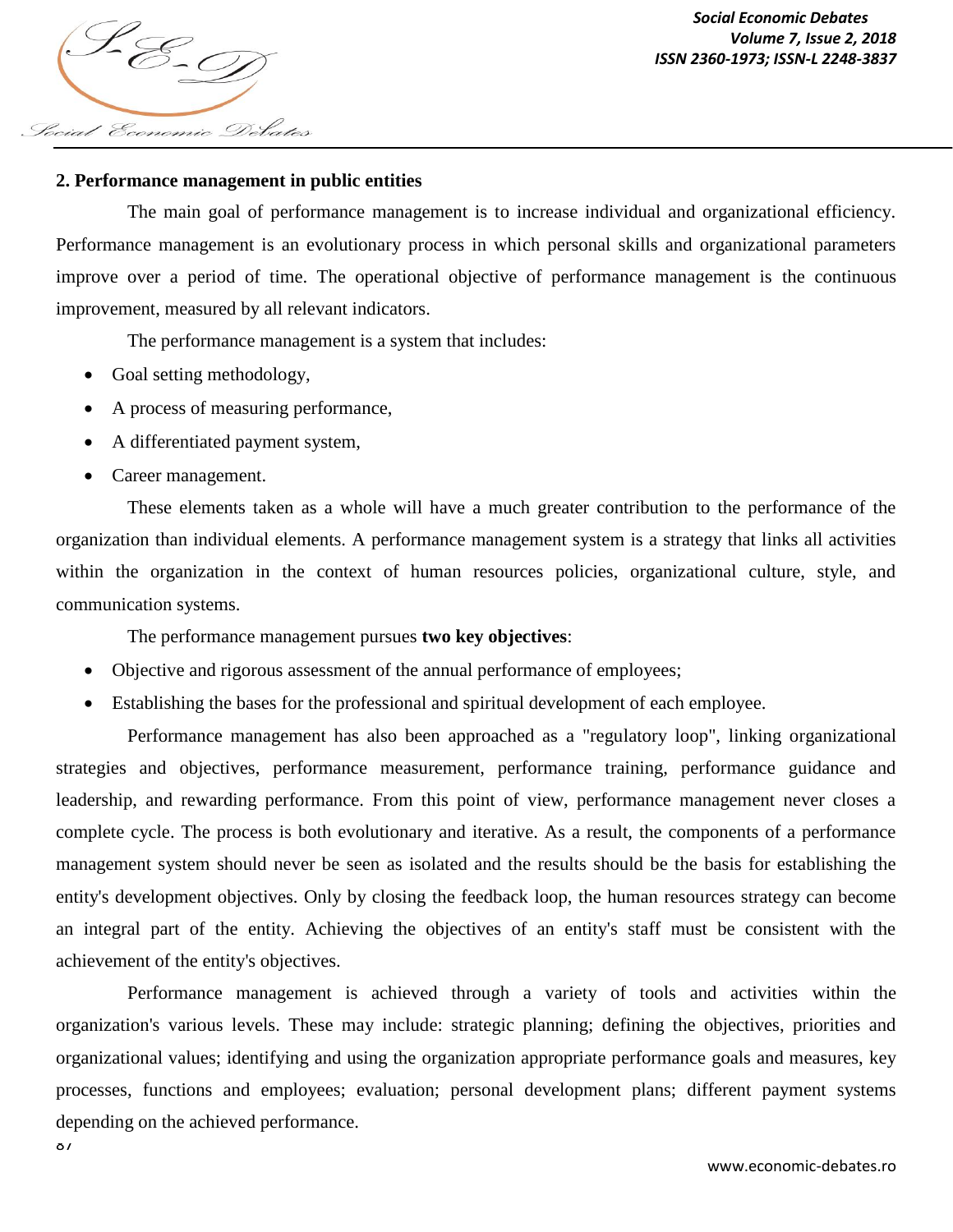

The performance management cycle consists of four stages:

• Performance planning (before the performance period), which involves: communicating the pursued objectives and organizational behavior; setting department objectives and communicating these goals; review of the description of the posts in relation to the objectives of the organization and its departments; establishing and communicating performance expectations from employees and teams;

• Reverse connection (during the performance period): establishing the connection and obtaining feedback; feedback analysis; providing continuous feedback and continuous training;

• Evaluation and development (after the performance period): evaluation of results and behaviors; establishing the hierarchy of general performance; setting rewards; conducting debates on performance review / development; development of the performance improvement plan;

• Rewarding

The first stage is conditions the second, the second conditions the third, and the third conditions the first and the fourth stages.

The key elements of MP are:

• Establish MP objectives and expected performances specific of these objectives for the next period, usually one year;

• Periodic review of MP - performances are evaluated at regular time intervals, usually quarterly, during the implementation period;

• Performance evaluation, which has a strategic role in human resources management. It is done formally (the extent to which employees meet the expectations of performance in their work shall be determined regularly, it allows the organization to review the contents of the job sheet, additional tasks and results) and it is also performed in an informal manner;

• The results of the MP process can be used to make decisions about the development of the organization's specialists, salary rise, employee promotion, and the establishment of individual and collective training needs for employees.

• The multidimensional "balance sheet scorecard" used for more than a decade can still be used, provided that the content and production procedures shall significantly improve;

• Assessing financial performance also requires radical changes due to regulations adopted under the pressure of recent scandals involving various corporations;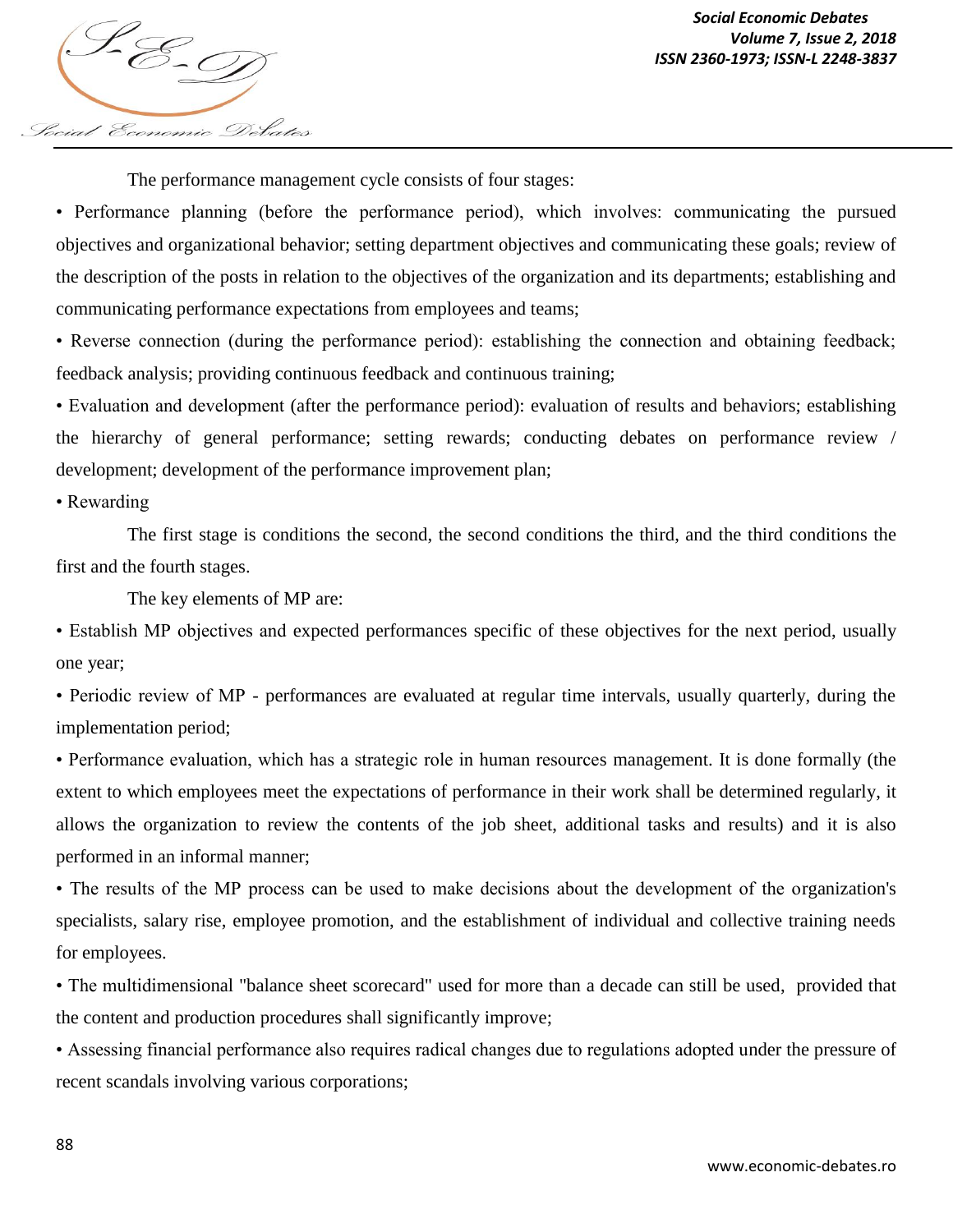

• Daily business increasingly requires a precise measurement of the contribution of human resources to performance;

• Measurement should not be limited to the most visible aspects, but should focus on the most difficult limits to be measured, it requests a thorough analysis of the past events produced in the company;

• In the improved MP system, a closer link should be established with the entity's human capital analyses.

### **3. Promotion of the performance and increase of efficiency in public entities**

In recent years, we have seen a move towards a more modern concept of leadership: **Leadership oriented on results**. It is related to the clear setting of targets, measurement tools, performance indicators and also to the coordination of programs and projects.

The strategic plans of public sector organizations shall reveal the contribution in order to achieve the desired results. Those plans shall reflect the required performance of the organization in the gathering and use of funds based on the principles of economy, efficiency and effectiveness. It seeks to improve the leadership and management of the increase in labor productivity, in general, by defining the achievements more accurately. At the same time, there shall be considered the risks that could jeopardize the achievement of the objectives, by designing and implementing a control regime for risk management.

The approach is to focus on control tools and to check risks occurrence and mitigation of risk impact on the fulfillment of the objective.

Consequently, establishing a hierarchy of objectives is the basis for promoting performance, growth of efficiency and effectiveness in public structures and among their managers.

The results-based approach is supposed to answer questions such as: *"What is the performance? "," What results have been obtained? "," Have the requirements and objectives of the program or activity been met? "*

The main purpose of this type of approach is the evaluation of the achieved performances, respectively the extent to which the requirements regarding the economy, efficiency and effectiveness of the implementation and running of a program or activity have been met.

Starting from this type of approach, comments are made on how the "rules" (objectives, targets, standards and regulations) or the criteria of analysis in the stage of plan drawing up have been followed. If the establishment of the criteria is a complex activity, it is possible to call upon some experts in the analyzed areas in order to develop and establish relevant criteria that are reasonable and tangible in their application.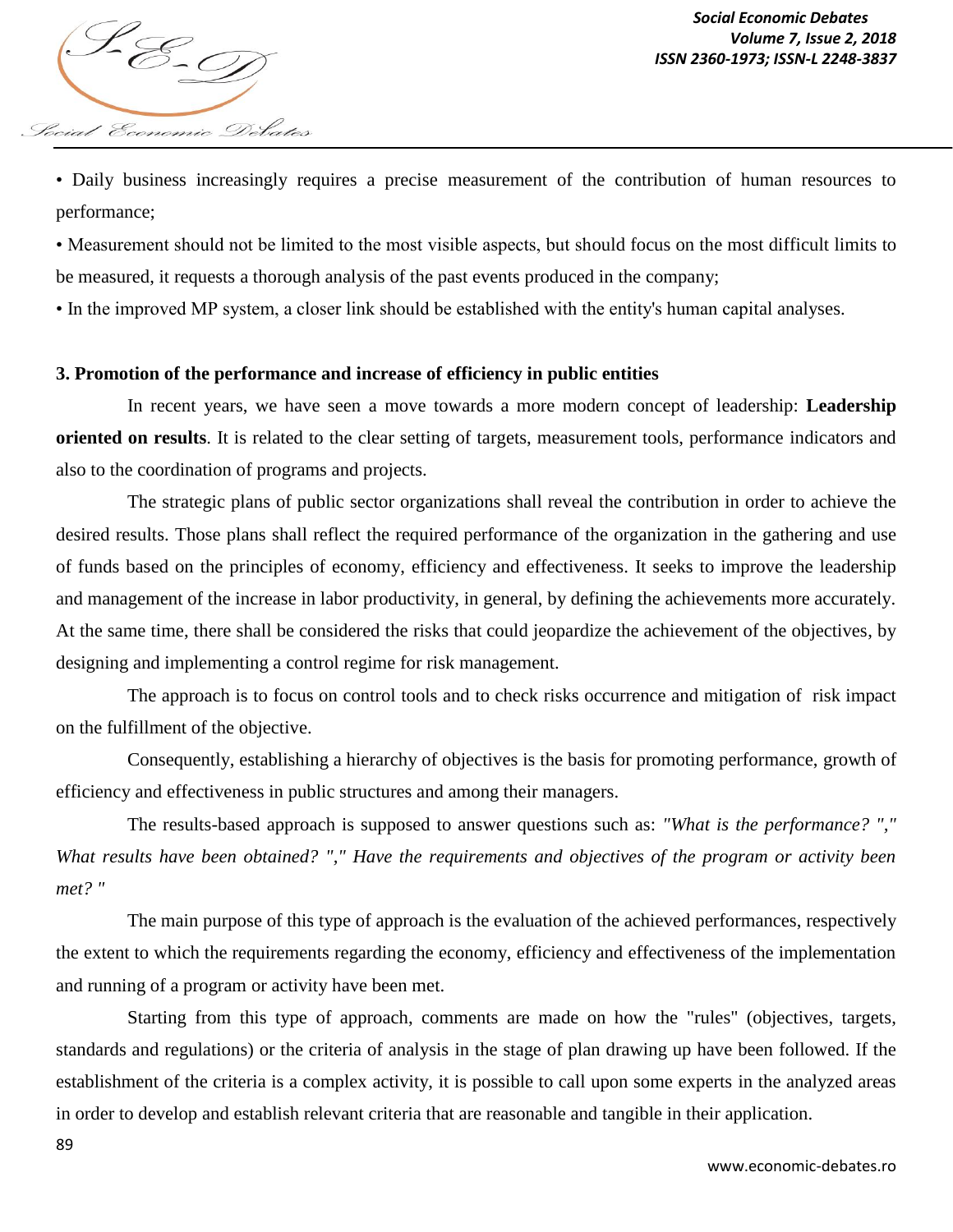

Taking into account the established criteria, the activities of the entities are examined and evaluated, by identifying the findings (incompliance, infringements and deficiencies) according to which there are drawn conclusions and recommendations, aiming at eliminating shortcomings and improving performance.

The analysis of performance goals / standards shall rely on facts and not on assumptions or value judgments. This section does not involve analyzing knowledge or skills, it only focus on results. The comments shall highlight the opinions on success / achievements and provide explanations for the situations where objectives were not reached or were only partially achieved.

The objectives / performance standards to be defined:

- shall clearly present what are the expected performances / results of the employees is in the next period, taking into account the tasks / responsibilities provided in the job description;
- shall indicate the steps to be taken to improve current performance;
- shall clearly express the link with the departmental objectives of the area;
- shall provide the basis for the monitoring and evaluating performance;
- shall reflect both quantitative and qualitative aspects of performance.

Performance goals / standards should not be limited to a one-year period (shorter deadlines can be set and achieved). The most widely used planning, decision-making and control system is The Objectives Management.

The notion "Management by Objectives" (MPO) was introduced by Peter Drucker in 1954 in "The Practice of Management," which is also called Goal Management or Result Based Management. The essence of all MPO programs is a set of procedures, which begins with the setting of objectives and continues with a planning phase, a control process and a periodic review system, followed by a performance assessment.

The key to the success of an MPO program is the high degree of involvement of managers and subordinates at each level of the entity. MPO is interested in setting goals for each manager and unit, in line with the entity's objectives. The aim of the MPO is to give the subordinates the opportunity to express their views in setting goals and to give them a clear picture of what they have to do in a well-defined time period. It is desirable to establish strong links between planning and control functions and to overcome any obstacles that could lead to a poor planning efficiency.

A performance indicator is a quantifiable measure that reflects the critical success factors of an entity, department, or project.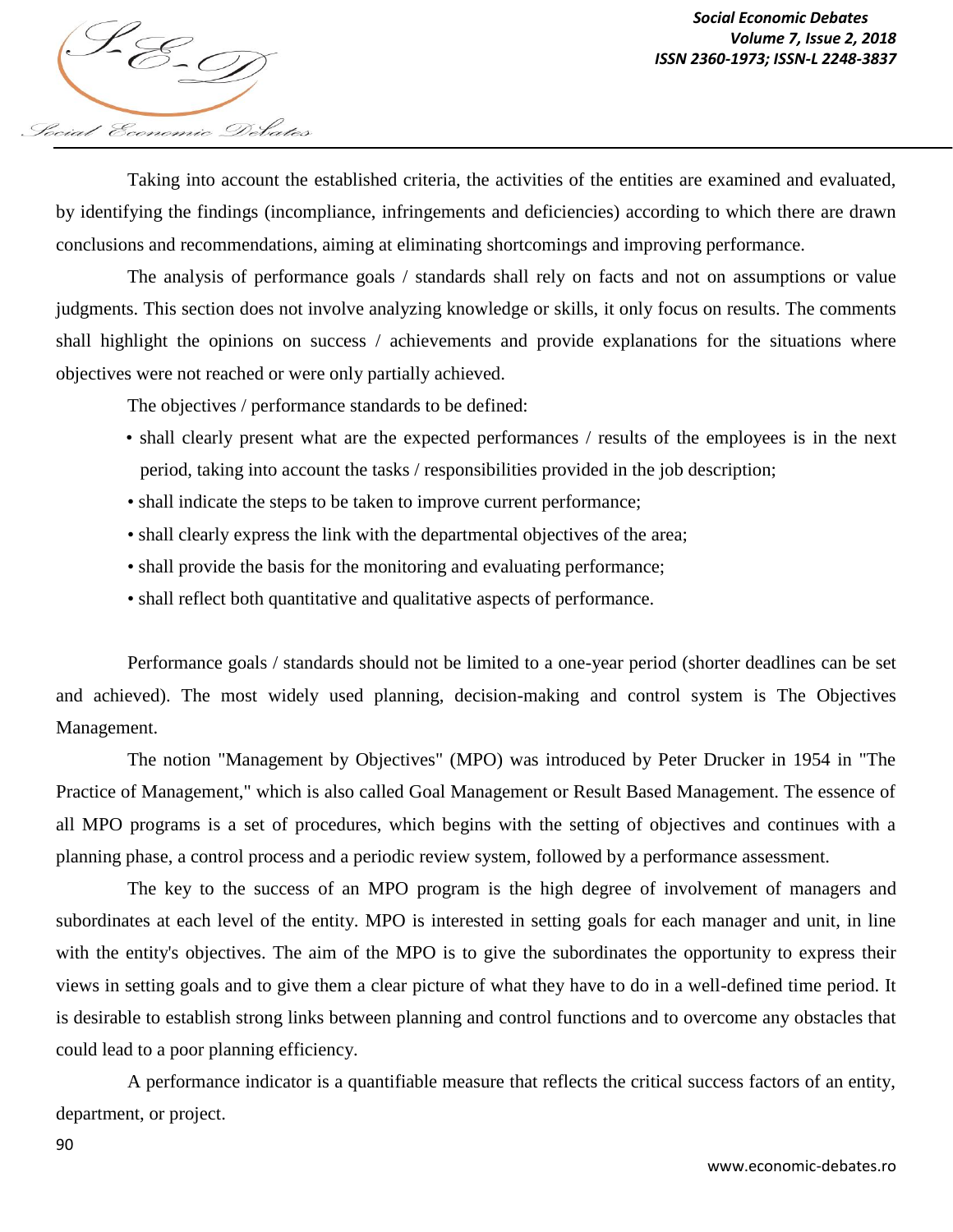

The definition is a bit complicated but once you understand what it is about, you will notice how useful performance indicators are. Also, key performance indicators (KPIs) can actually show you the direction of the project.

Performance measurement systems are the premise and foundation of the Performance Management process. These will facilitate the measurement and improvement of top management activity. By defining the objectives and mechanisms of Controlling, it is created an indicator-based management system that allows the analysis of the causes of deviations and the early detection of solutions for combating them.

In the context of developing the concept and implementation of a performance indicator system, and according to the accumulated experience, here are the following challenges that shall be taken into consideration and removed, at the same time:

• Removing the dominance of financial indicators: financial indicators are certainly the result of the activity, but at the same time, they don't represent the premise of success;

• Focus on important information: from the multitude of information from different sources that every entity faces, there shall be selected and identified only those activity-relevant indicators that shall be converted into performance measure indicators (KPI).

• Establishing a link between strategic and operational control: performance measurement indicators (KPI) shall facilitate the measurement of the objectives set in the company strategy and shall also connect to the operational control system.

• Standardization and systematization: To ensure the existence of transparent and available information throughout the entity, the definition of indicators should be harmonized. In order to lead towards strategic objectives, indicators shall be unified and transposed into an integrated cause-effect system.

• Direct referral to addressees: Performance measure indicators relevant to goal management are the elementary basis for the management reporting, relying on addressees. To create such reporting, it is necessary to link the defined indicators to a complex and integrated IT system.

The system is totally inappropriate for new economic configurations, characterized by rapid and unpredictable changes. There shall be an evolution from logic of an a priori planning and a posteriori discovery to a dynamic and reactive logic: measure / action / reaction.